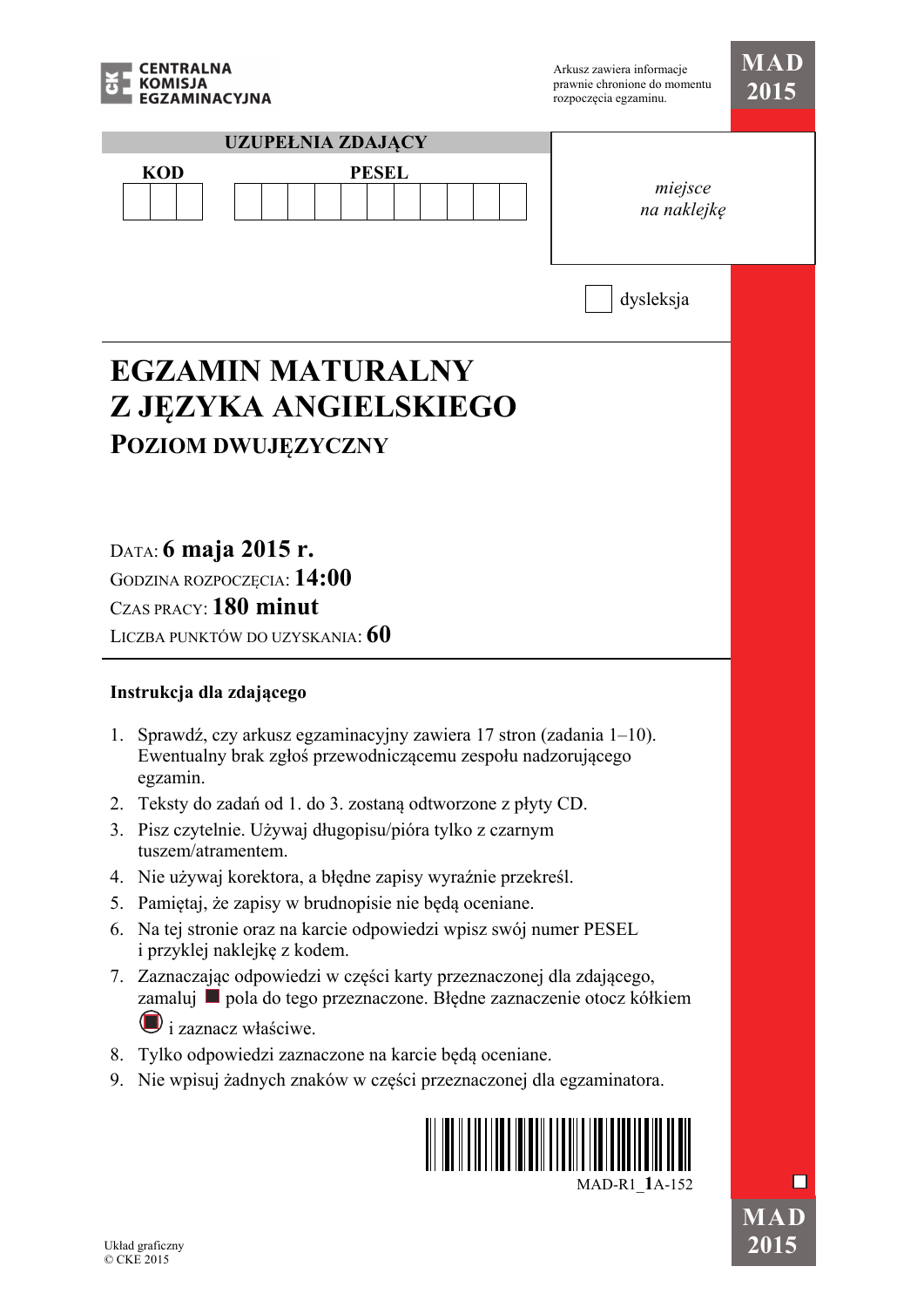# **TASK 1. (0–4)**

**You are going to hear three people talking about the influence of texting and other modern technologies. For questions 1.1.–1.4., choose the right speaker (A–C) and put a cross (X) in the appropriate column in the table. One speaker must be chosen twice. You will hear the recording twice.** 

| Which speaker | A                                                                                       | B |  |  |
|---------------|-----------------------------------------------------------------------------------------|---|--|--|
| 1.1.          | suggests that modern technologies limit people's freedom without<br>their realizing it? |   |  |  |
| 1.2.          | points to the difference in the way youngsters and grown-ups text?                      |   |  |  |
| 1.3.          | believes that texting negatively influences the way we speak?                           |   |  |  |
| 1.4.          | suggests that internet-based media are increasingly replacing<br>texting?               |   |  |  |

# **TASK 2. (0–6)**

**You are going to hear two texts. For questions 2.1.–2.6., choose the answer which best matches what you have heard by circling the appropriate letter (A, B, C or D). Questions 2.1.–2.3. are for Text 1, questions 2.4.–2.6. are for Text 2. You will hear the recording twice.** 

# **Text 1**

# **2.1. Henry's interest in auctioneering**

- **A.** triggered his passion for collecting things.
- **B.** followed naturally from his parents' ambitions for him.
- **C.** was sparked off by a course he attended.
- **D.** became increasingly clear when he was a teenager.

# **2.2. Henry uses the phrase "a fork in the road" to refer to**

- **A.** the importance of an academic background in the art world.
- **B.** the alternatives faced by people seeking a career in the art world.
- **C.** the dual nature of commercial opportunities for art school graduates.

**D.** the significance of luck in getting into the art world.

# **2.3. Having joined Christie's, Henry**

- **A.** met an eccentric tutor who inspired him.
- **B.** felt that getting an academic degree was his priority.
- **C.** focused mainly on studying published sources to develop his expertise.
- **D.** adopted a practical approach to broadening his knowledge.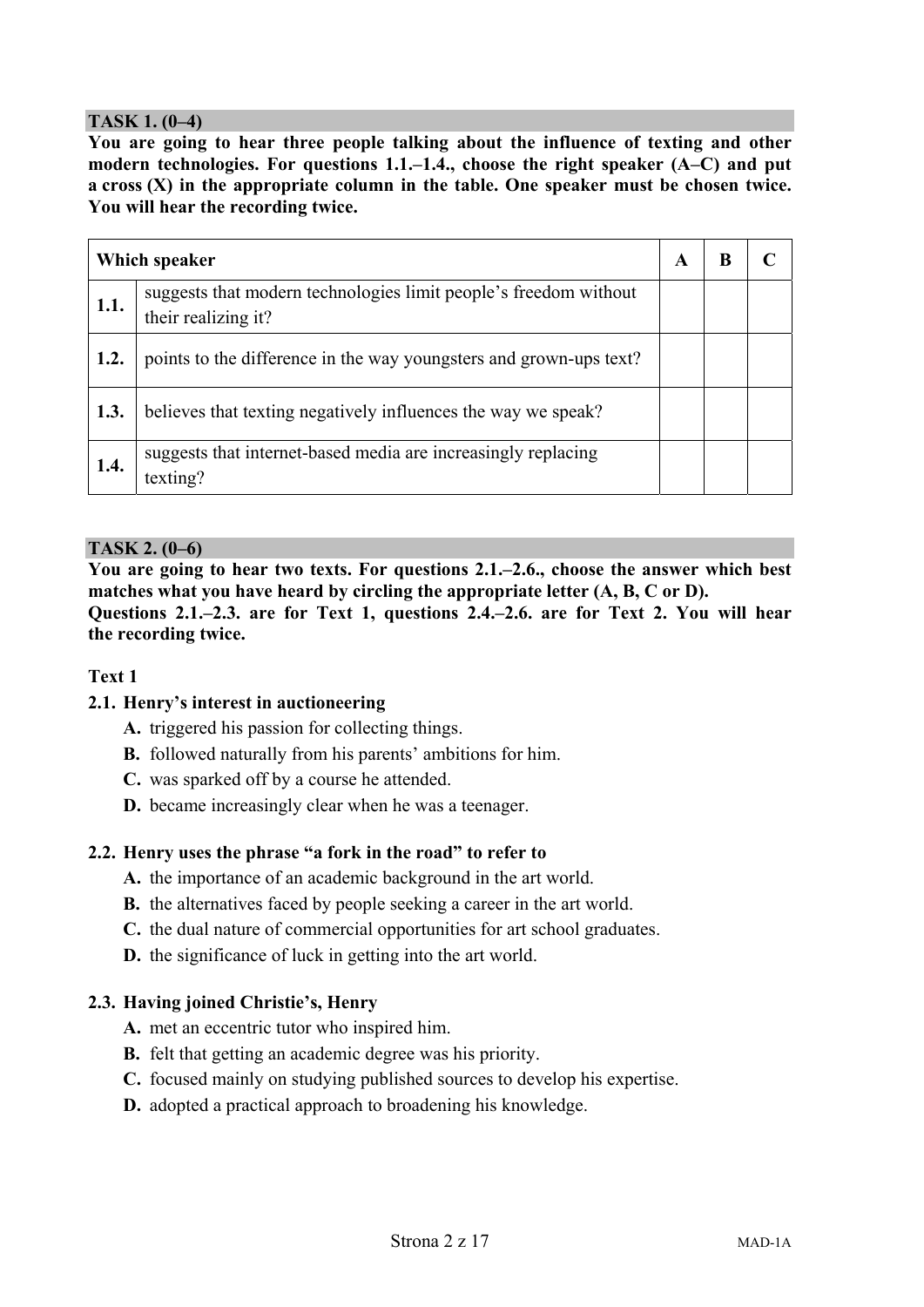# **Text 2**

# **2.4. What is the end result of Jo Swinson's actions?**

- **A.** The company's ads with Julia Roberts were banned.
- **B.** A specialist watchdog institution is about to look into the case.
- **C.** The complaint filed against the company was dismissed as invalid.
- **D.** Julia Roberts demanded compensation for the fact that her photos had been airbrushed.

# **2.5. Which is TRUE about Demi Moore's case?**

- **A.** The magazine printed the wrong photo by mistake.
- **B.** The actress's body on the cover was clearly misshapen.
- **C.** The lawyers representing the magazine made a deal with the actress.
- **D.** The actress experienced body image problems as a result of the incident.

# **2.6. In the final part, the speaker**

- **A.** enumerates measures which Jo Swinson recommends should be taken.
- **B.** advocates the need to back Jo Swinson's campaign.
- **C.** questions the rationale behind Jo Swinson's complaint.
- **D.** praises Jo Swinson for her contribution to the debate on body image problems.

## **TASK 3. (0–5)**

**You are going to hear someone giving a speech. Based on what you hear, answer questions 3.1.–3.5. in the spaces provided. You will hear the recording twice.** 

 $\mathcal{L}_\mathcal{L} = \{ \mathcal{L}_\mathcal{L} = \{ \mathcal{L}_\mathcal{L} = \{ \mathcal{L}_\mathcal{L} = \{ \mathcal{L}_\mathcal{L} = \{ \mathcal{L}_\mathcal{L} = \{ \mathcal{L}_\mathcal{L} = \{ \mathcal{L}_\mathcal{L} = \{ \mathcal{L}_\mathcal{L} = \{ \mathcal{L}_\mathcal{L} = \{ \mathcal{L}_\mathcal{L} = \{ \mathcal{L}_\mathcal{L} = \{ \mathcal{L}_\mathcal{L} = \{ \mathcal{L}_\mathcal{L} = \{ \mathcal{L}_\mathcal{$  $\mathcal{L}_\mathcal{L} = \{ \mathcal{L}_\mathcal{L} = \{ \mathcal{L}_\mathcal{L} = \{ \mathcal{L}_\mathcal{L} = \{ \mathcal{L}_\mathcal{L} = \{ \mathcal{L}_\mathcal{L} = \{ \mathcal{L}_\mathcal{L} = \{ \mathcal{L}_\mathcal{L} = \{ \mathcal{L}_\mathcal{L} = \{ \mathcal{L}_\mathcal{L} = \{ \mathcal{L}_\mathcal{L} = \{ \mathcal{L}_\mathcal{L} = \{ \mathcal{L}_\mathcal{L} = \{ \mathcal{L}_\mathcal{L} = \{ \mathcal{L}_\mathcal{$ 

 $\mathcal{L}_\text{max} = \mathcal{L}_\text{max} = \mathcal{L}_\text{max} = \mathcal{L}_\text{max} = \mathcal{L}_\text{max} = \mathcal{L}_\text{max} = \mathcal{L}_\text{max} = \mathcal{L}_\text{max} = \mathcal{L}_\text{max} = \mathcal{L}_\text{max} = \mathcal{L}_\text{max} = \mathcal{L}_\text{max} = \mathcal{L}_\text{max} = \mathcal{L}_\text{max} = \mathcal{L}_\text{max} = \mathcal{L}_\text{max} = \mathcal{L}_\text{max} = \mathcal{L}_\text{max} = \mathcal{$  $\mathcal{L}_\mathcal{L} = \{ \mathcal{L}_\mathcal{L} = \{ \mathcal{L}_\mathcal{L} = \{ \mathcal{L}_\mathcal{L} = \{ \mathcal{L}_\mathcal{L} = \{ \mathcal{L}_\mathcal{L} = \{ \mathcal{L}_\mathcal{L} = \{ \mathcal{L}_\mathcal{L} = \{ \mathcal{L}_\mathcal{L} = \{ \mathcal{L}_\mathcal{L} = \{ \mathcal{L}_\mathcal{L} = \{ \mathcal{L}_\mathcal{L} = \{ \mathcal{L}_\mathcal{L} = \{ \mathcal{L}_\mathcal{L} = \{ \mathcal{L}_\mathcal{$ 

 $\mathcal{L}_\mathcal{L} = \{ \mathcal{L}_\mathcal{L} = \{ \mathcal{L}_\mathcal{L} = \{ \mathcal{L}_\mathcal{L} = \{ \mathcal{L}_\mathcal{L} = \{ \mathcal{L}_\mathcal{L} = \{ \mathcal{L}_\mathcal{L} = \{ \mathcal{L}_\mathcal{L} = \{ \mathcal{L}_\mathcal{L} = \{ \mathcal{L}_\mathcal{L} = \{ \mathcal{L}_\mathcal{L} = \{ \mathcal{L}_\mathcal{L} = \{ \mathcal{L}_\mathcal{L} = \{ \mathcal{L}_\mathcal{L} = \{ \mathcal{L}_\mathcal{$  $\mathcal{L}_\text{max} = \mathcal{L}_\text{max} = \mathcal{L}_\text{max} = \mathcal{L}_\text{max} = \mathcal{L}_\text{max} = \mathcal{L}_\text{max} = \mathcal{L}_\text{max} = \mathcal{L}_\text{max} = \mathcal{L}_\text{max} = \mathcal{L}_\text{max} = \mathcal{L}_\text{max} = \mathcal{L}_\text{max} = \mathcal{L}_\text{max} = \mathcal{L}_\text{max} = \mathcal{L}_\text{max} = \mathcal{L}_\text{max} = \mathcal{L}_\text{max} = \mathcal{L}_\text{max} = \mathcal{$ 

 $\mathcal{L}_\mathcal{L} = \{ \mathcal{L}_\mathcal{L} = \{ \mathcal{L}_\mathcal{L} = \{ \mathcal{L}_\mathcal{L} = \{ \mathcal{L}_\mathcal{L} = \{ \mathcal{L}_\mathcal{L} = \{ \mathcal{L}_\mathcal{L} = \{ \mathcal{L}_\mathcal{L} = \{ \mathcal{L}_\mathcal{L} = \{ \mathcal{L}_\mathcal{L} = \{ \mathcal{L}_\mathcal{L} = \{ \mathcal{L}_\mathcal{L} = \{ \mathcal{L}_\mathcal{L} = \{ \mathcal{L}_\mathcal{L} = \{ \mathcal{L}_\mathcal{$  $\mathcal{L}_\text{max} = \mathcal{L}_\text{max} = \mathcal{L}_\text{max} = \mathcal{L}_\text{max} = \mathcal{L}_\text{max} = \mathcal{L}_\text{max} = \mathcal{L}_\text{max} = \mathcal{L}_\text{max} = \mathcal{L}_\text{max} = \mathcal{L}_\text{max} = \mathcal{L}_\text{max} = \mathcal{L}_\text{max} = \mathcal{L}_\text{max} = \mathcal{L}_\text{max} = \mathcal{L}_\text{max} = \mathcal{L}_\text{max} = \mathcal{L}_\text{max} = \mathcal{L}_\text{max} = \mathcal{$ 

 $\mathcal{L}_\mathcal{L} = \{ \mathcal{L}_\mathcal{L} = \{ \mathcal{L}_\mathcal{L} = \{ \mathcal{L}_\mathcal{L} = \{ \mathcal{L}_\mathcal{L} = \{ \mathcal{L}_\mathcal{L} = \{ \mathcal{L}_\mathcal{L} = \{ \mathcal{L}_\mathcal{L} = \{ \mathcal{L}_\mathcal{L} = \{ \mathcal{L}_\mathcal{L} = \{ \mathcal{L}_\mathcal{L} = \{ \mathcal{L}_\mathcal{L} = \{ \mathcal{L}_\mathcal{L} = \{ \mathcal{L}_\mathcal{L} = \{ \mathcal{L}_\mathcal{$  $\mathcal{L}_\mathcal{L} = \{ \mathcal{L}_\mathcal{L} = \{ \mathcal{L}_\mathcal{L} = \{ \mathcal{L}_\mathcal{L} = \{ \mathcal{L}_\mathcal{L} = \{ \mathcal{L}_\mathcal{L} = \{ \mathcal{L}_\mathcal{L} = \{ \mathcal{L}_\mathcal{L} = \{ \mathcal{L}_\mathcal{L} = \{ \mathcal{L}_\mathcal{L} = \{ \mathcal{L}_\mathcal{L} = \{ \mathcal{L}_\mathcal{L} = \{ \mathcal{L}_\mathcal{L} = \{ \mathcal{L}_\mathcal{L} = \{ \mathcal{L}_\mathcal{$ 

- **3.1.** What does the speaker refer to as a "win-win situation"?
- **3.2.** What liberating discovery did the speaker make when getting ready for the speech?
- **3.3.** Why didn't the speaker's parents want her to study English Literature?
- **3.4.** How did the speaker benefit from her failure?
- **3.5.** On what occasion is this speech being delivered?

*TRANSFER YOUR ANSWERS TO TASKS 1 AND 2 TO THE ANSWER SHEET!*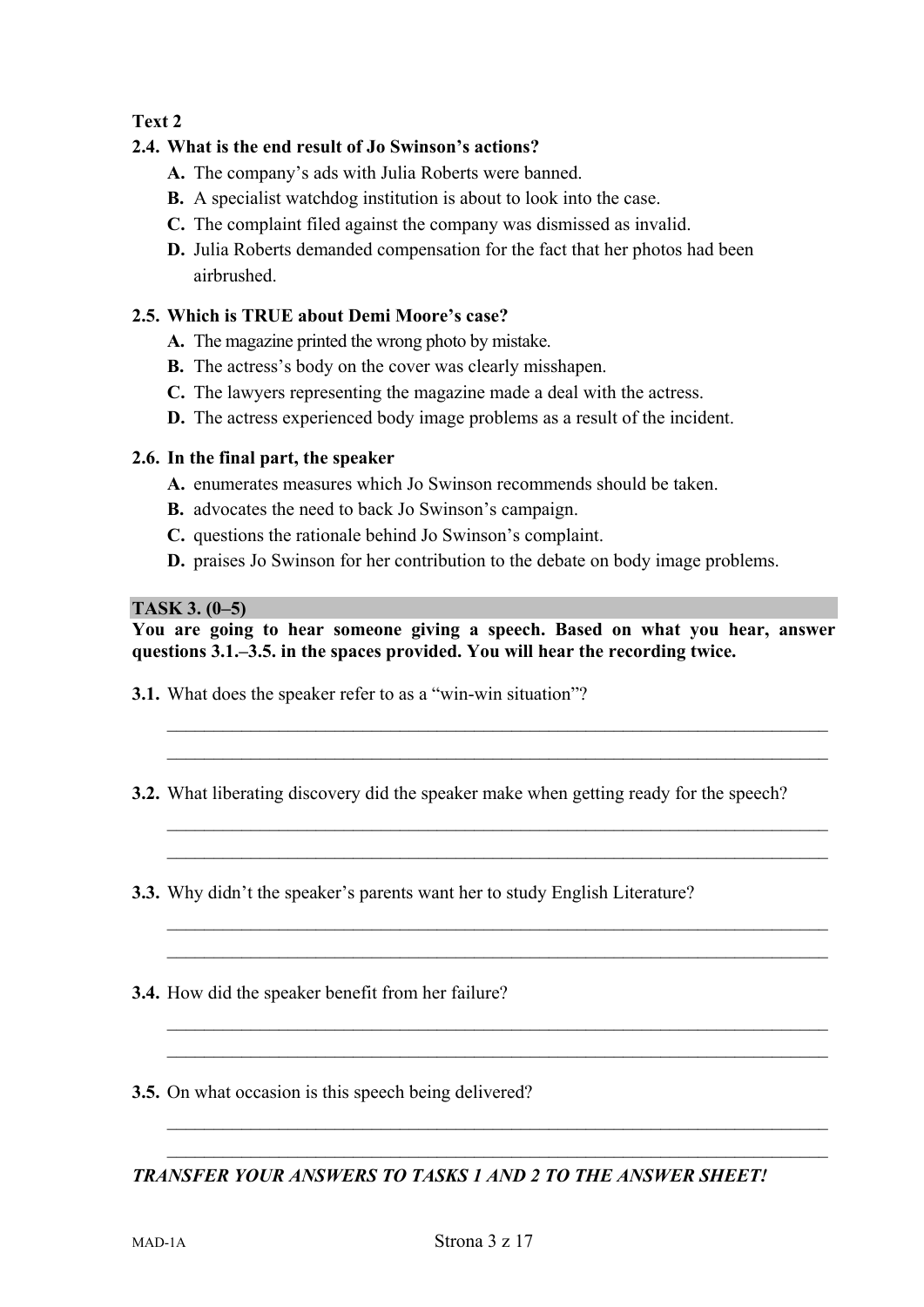#### **TASK 4. (0–7)**

**You are going to read two texts about the circus. For questions 4.1.–4.7., choose the answer that best matches the text and circle the appropriate letter (A, B, C or D).** 

#### **Text 1**

#### THE GREAT LEONARDO

His heart was pounding now, like it always did just before he went out into the ring. He had imagined he would get used to it: that his palm, curved around the handle of the thin black whip, would cease to sweat, and that his chest would cease to feel constricted by the glittering silver leotard. He had always dusted his armpits with talc; shifting from foot to foot he felt the wet mineral slippery on his skin. He inhaled, flexed his arms and watched the muscle bunch like the back of a dolphin curving through water. The smell reminded him of his childhood. His father used to take him to the circus every year; there was a troupe that came each spring and set up their tent on the village green. His father bought him candyfloss and peanuts and they sat rapt, admiring the artists and their feats of daring.

Across from him, on the other side of the tent, they were rolling out the cages, one by one, linking them together to form a train of ferocity. It was quite dark in the wings, he could not see very clearly, but he could make out the shapes in the cages, moving, twisting in their small spaces, and pressing their fur against the bars. He knew they sensed his presence as much as he did theirs, and it made a vivid bridge between them, across the tent, across the ring, waiting for the moment they would meet. At the moment when the cages were opened, the ranks of seething, fidgety people usually became still, watching his glittering smoothness move so easily among the huge beasts. They would think he had tamed them with his whip and his strength, but that was not so. He knew that things could always happen. After all the cats were wild. The sweat trickled down between his shoulders as he watched the clowns roll about the ring or run up and down in the dimness of the audience.

It was almost time. Standing in the corner, the ringmaster was adjusting his brilliant coat, pulling on his tie, clearing his throat. In their cages the cats waited. The ringmaster strode into the ring. 'Ladies and Gentlemen!' he called. 'The moment you have all been waiting for! What more can I say? He needs no introduction. I give you The Great Leonardo!'

A little hop off his toes and he was running into the light, his arms and chest wide, his legs pushing him gracefully out into the centre ring, seeing the cages out of the corner of his eye roll to meet him. The clowns and roustabouts pulled the barred train into a semi-circle behind him as he bowed deeply, his head nearly brushing the sawdust on the ring floor, his face set still and stern. The crowd – from here they looked like bubbles on the surface of turbulent water – shouted and whistled and clapped, twirled their brightly glowing torches upwards to make small acres of spinning light.

The Great Leonardo let one arm drop slowly to his side and brought the other hand to his mouth, one finger on his lips, in an exaggerated gesture for silence. There was whispering, shuffling, giggles, and then quiet. He never spoke during the course of his act. The previous lion tamer, Cat Man, had been hard of hearing, and had trained the animals with a series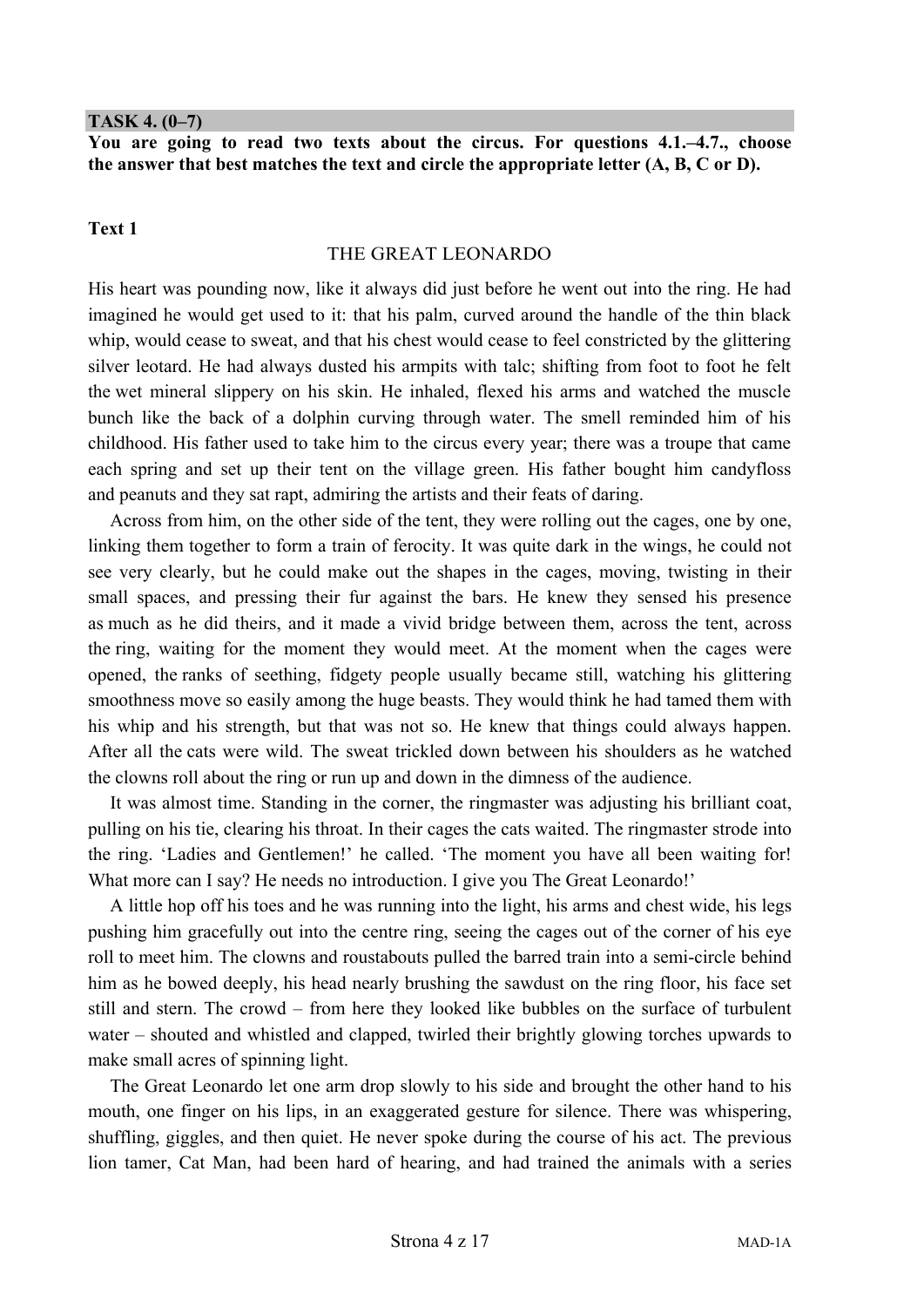of gestures and claps without ever touching them. Cat Man had, however, spoken to the audience. To keep them on tenterhooks, he told them of dangerous acts of daring, of the extraordinary cunning of the animals and warned them of what was to come. The Great Leonardo did not open his mouth. He clapped his hands twice. The roustabouts jumped to the front of the cages and turned the keys in their locks. The doors opened in a repeating curve, the roustabouts slipped out of the ring, and the cats glided out of their cages to sit in a circle around him. The audience began to applaud, and then, recalling his gesture, rustled quickly into silence.

*adapted from The Great Leonardo by Erica Wagner* 

# **4.1. What problem did the artist have before entering the circus ring?**

- **A.** He couldn't erase a disturbing childhood memory from his mind.
- **B.** It was difficult for him to keep balance on the slippery surface.
- **C.** His stage costume seemed tighter than on other occasions.
- **D.** He couldn't suppress the feeling of anxiety.

#### **4.2. In the second paragraph, we learn that**

- **A.** the artist's movements in the ring revealed his fear of the animals to the public.
- **B.** the animals were extraordinarily ferocious that day.
- **C.** the artist was aware that the public overestimated his control over the animals.
- **D.** the noise made by the clowns irritated the animals.

#### **4.3. The moment The Great Leonardo made his appearance,**

- **A.** the clowns bowed and disappeared.
- **B.** the cages with the animals were pulled into the ring.
- **C.** the audience switched on their torches to lighten the ring.
- **D.** his facial expression changed because of the people's reaction.

#### **4.4. Which is TRUE about the previous lion tamer?**

- **A.** He had problems with silencing the applauding spectators.
- **B.** He remained silent in the ring not to scare the animals.
- **C.** He addressed the audience in a way that created an atmosphere of tension.
- **D.** He based his training on a set of oral commands.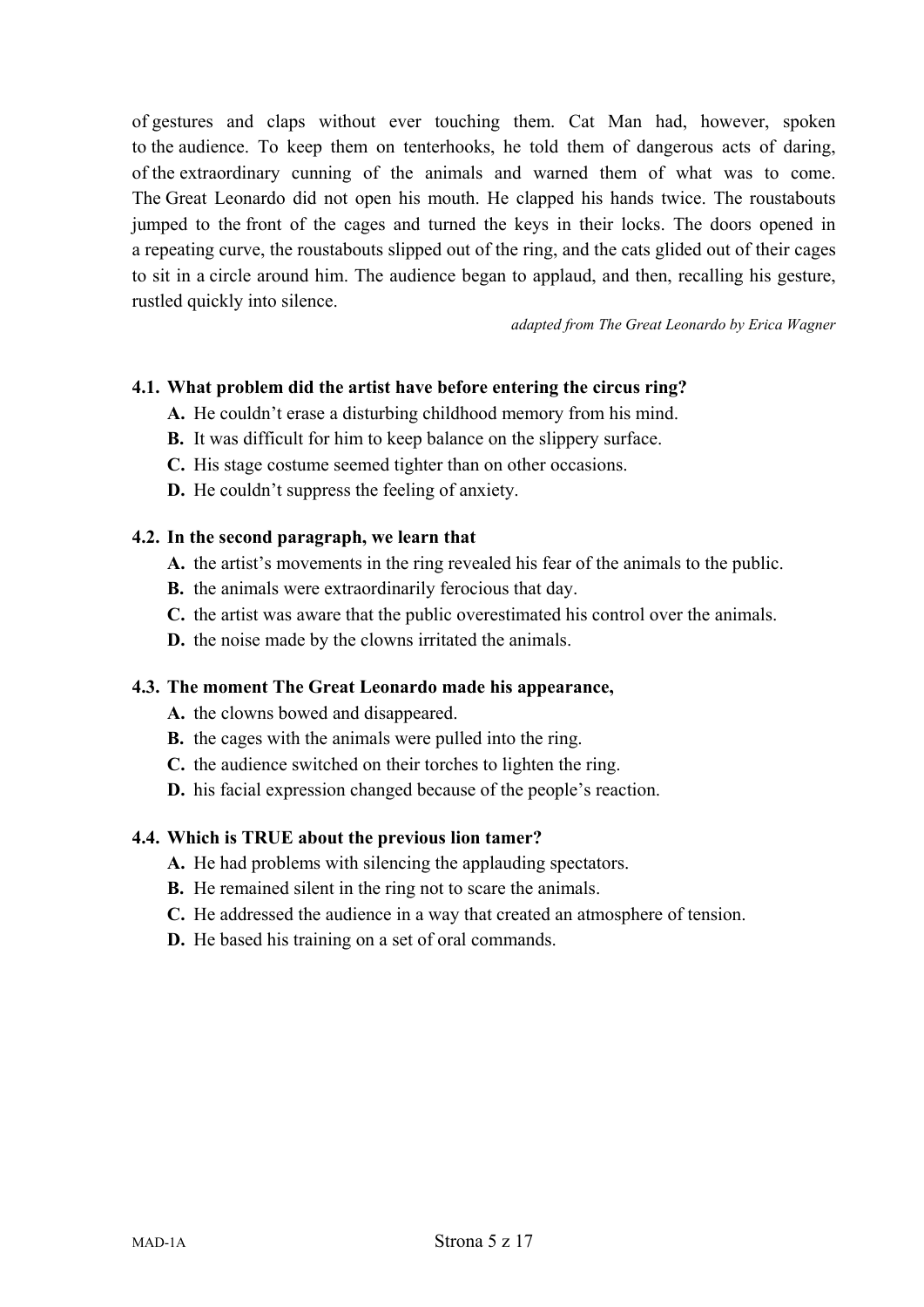## **Text 2**

### DOES THE CIRCUS HAVE A FUTURE?

When we founded the Big Apple Circus in the 1970s, we knew we were addressing an audience that had grown up watching television. Today, audiences have grown up in front of computer screens and video games. Patrons' attention spans are shorter, and their lives are busier and full of other entertainment options. This fact invariably leads us to ask: is the circus still relevant, and can it remain so? The circus has survived for centuries, like the flood, pestilence or famine that haunt the human race. Its antecedents can be traced to prehistory and were at the heart and soul of the tribal cultures that existed in those times.  $\bullet$  Indeed, the circus is part of our humanity as its arts address our continual struggle for survival. Watching an acrobat throw a triple somersault affirms our uncanny ability to look improbability in the face and to jump, knowing that a net will appear.

The circus, over millennia, has proven itself to be a resilient art form.  $\bullet$  The Big Apple Circus, European in style but American in its energy and rhythm, is part of a worldwide phenomenon attesting to that resilience. When I consider how the circus might have to adapt to a changing audience and a shifting world, I'm not overly concerned.  $\bullet$  For instance, the circus was one of the first institutions in America to use electric lights. It's likely that the circus of the year 2050 will have to shorten its moments, maybe even the length of the entire show. Perhaps special effects will be more prominent. You can never tell.  $\bullet$  That is why it's nearly impossible to predict what adaptations will be necessary for the circus to survive, but if it is loyal to its roots, survive it will. Ultimately, the circus is an evergreen experience. It is living entertainment performed by ordinary people who are capable of extraordinary feats. The circus is not just a part of our culture, it is an intrinsic element of our nature.

*adapted from www.pbs.org*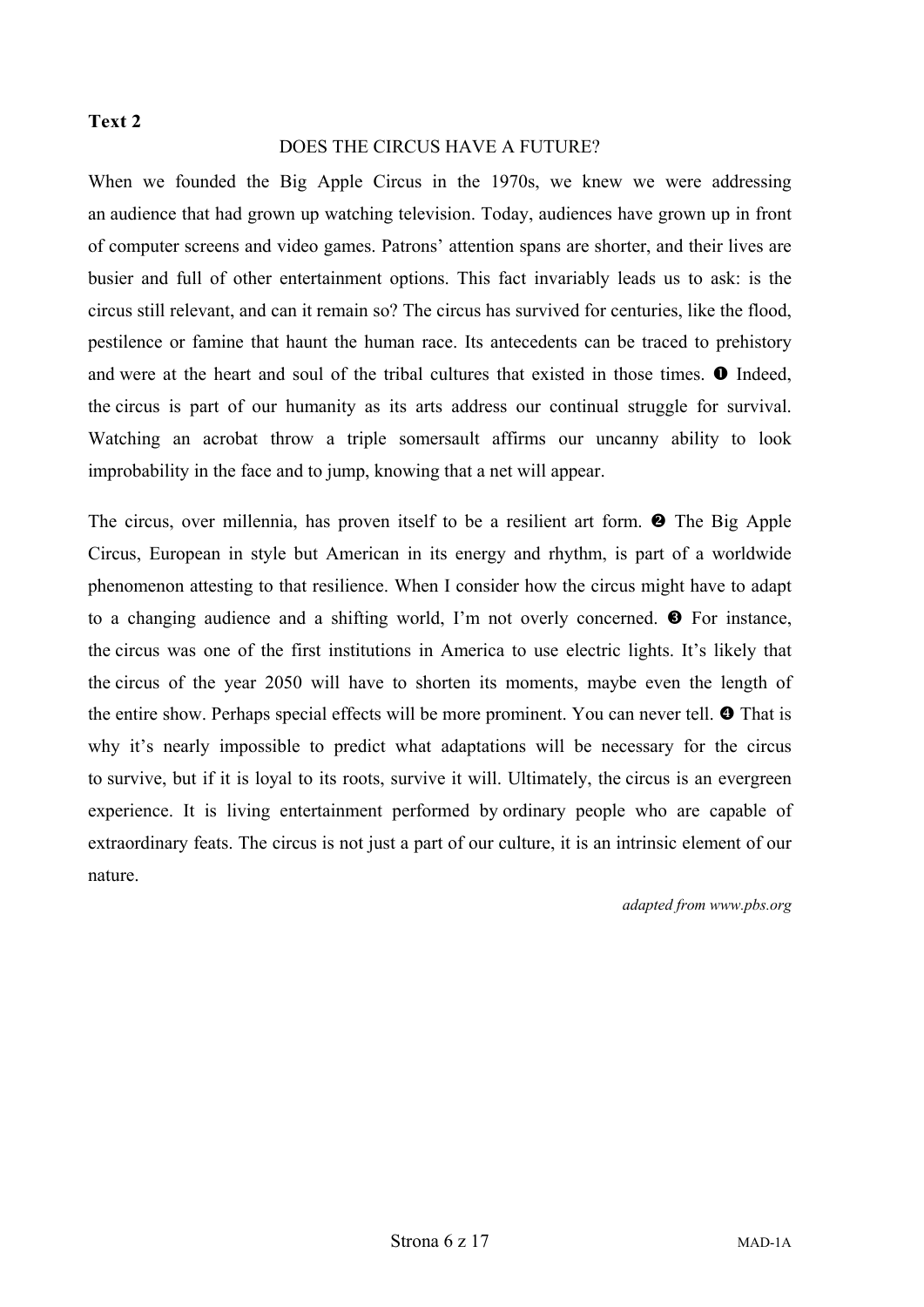# **4.5. Look at the circles marked 1–4 in the text and decide where the following sentence fits best in the passage.**

After all, this ancient art form has morphed, expanded and contracted before, so innovation – especially technological – is nothing new.

- A. In the space marked  $\bullet$
- **B.** In the space marked  $\Theta$
- **C.** In the space marked
- **D.** In the space marked **O**

#### **4.6. In the first paragraph, the author points out that**

- **A.** the circus artists' feats symbolize our need to confront challenges.
- **B.** the contemporary audience demands more life-threatening performances than previous generations.
- **C.** in prehistoric tribes circus artists were highly respected.
- **D.** since the 1970s the circus has increasingly served as a refuge from the world of virtual reality.

## **4.7. Which statement best sums up the second paragraph?**

- **A.** The necessary changes will severely impair circus performances.
- **B.** The circus has gained much more staying power in recent years.
- **C.** Having implemented the recommended changes, the circus faces a prosperous future.
- **D.** By remaining faithful to its fundamental principles, the circus will endure.

# *TRANSFER YOUR ANSWERS TO THE ANSWER SHEET!*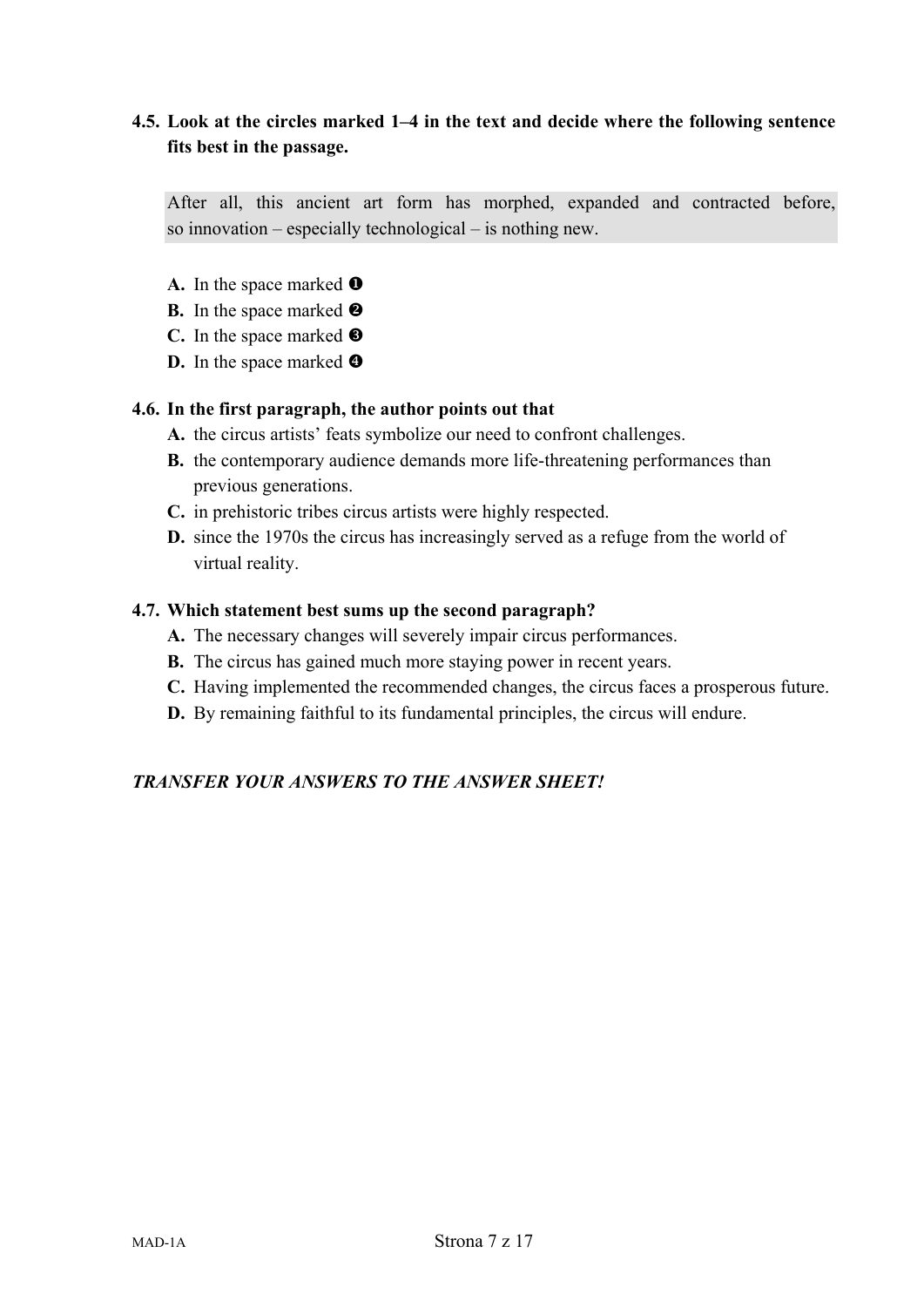#### **TASK 5. (0–4)**

**Read the article. Four fragments have been removed from the text. Complete each gap (5.1.–5.4.) with the fragment which fits best and put the appropriate letter (A–E) in each gap. There is one fragment which you do not need to use.** 

#### WHY SUPERMAN DESERVES MORE RESPECT

The one foe that Superman has never vanquished in his long career isn't Lex Luthor, Bizarro, or the alien consciousness known as Brainiac. No, his greatest enemy is something much more mundane: namely, a simple lack of respect. Even within his own stories, he's too long had to put up with being mistaken for a bird or a plane. **5.1.** This, to be blunt, is just wrong. Let us be clear: Superman is the ultimate superhero, and it's time everyone recognized that fact.

It's not that Superman was the first superhero, as such. You can trace his lineage back through earlier pulp characters, for instance Zorro, who used his dual identity to battle corruption and crime. There's also Doc Savage and Gladiator, heroes with abilities beyond those of normal men. **5.2.** However, he can never be fully integrated into the society he protects, being the outsider that he is. This is because, on a daily basis, he has to deal with the fact that he is the final survivor of his entire race and his entire social circle consists of people who only know him through work and pile their own overwhelming expectations on him.

As if that wasn't enough, Superman has proven to be an almost endlessly flexible character, and one who's proven himself to be easily recreated to serve different purposes for different audiences throughout his existence. **5.3.** Subsequent years found him functioning as the patriarchal head of a metaphorical Superfamily and a transformative avatar of identity fluidity in the 1950s and '60s, and a successful Super-Yuppie in the 1980s. Throughout those various portrayals, though, the core of Superman stayed true: that he was, at heart, an almost impossibly good man, a hero that never gives up, and always does the right thing. **5.4.** But such thinking has nothing to do with the very notion of superheroes: these aren't realistic characters; they're idealized characters, ones created as purposeful and eager rejections of realism in favor of worlds filled with evil geniuses and impossible monsters.

*abridged from http://entertainment.time.com*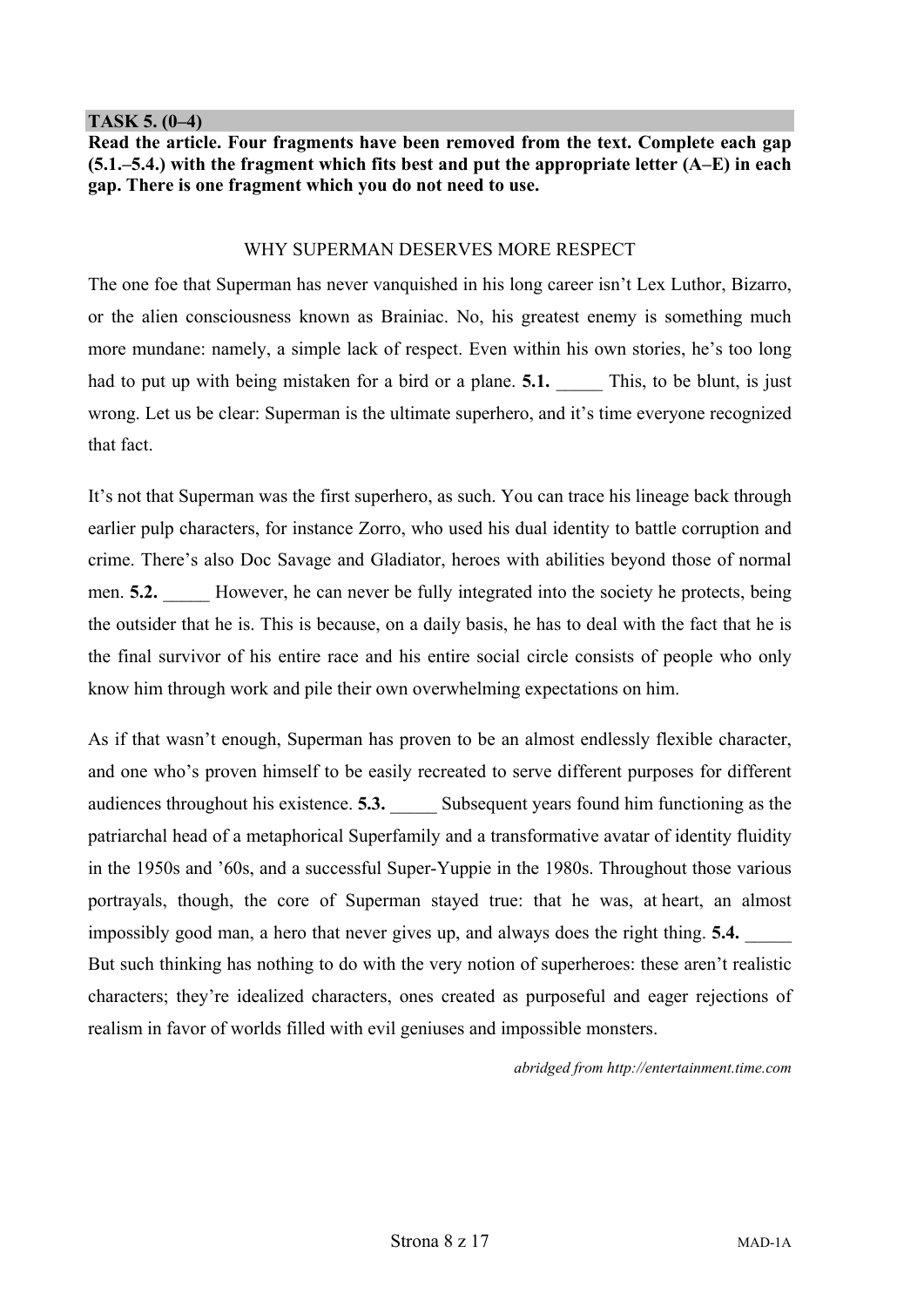- **A.** Nevertheless, it is Superman that pretty much embodies the template for the perfect crime-fighting hero. He has some super-powers and the desire to do the right thing, even at the cost of his life.
- **B.** Any counterargument against such a staggeringly simple premise seems small-minded and sad. We can imagine any number of dangers and ultimate evils – so a perfect guy who does not give up is our last chance.
- **C.** Siegel and Shuster invented Superman as a humanist response to Depression-era fears and soulless industrialism. In the time of World War II he was transformed into a patriotic hero.
- **D.** That lack of cynicism or self-interest is often pointed to, sneeringly, by those who find the character too one-dimensional and complain about him being too powerful.
- **E.** While movie audiences and comic fans swoon at the sight of fellow characters like Batman or Iron Man, poor Superman is continually being dismissed as plain and boring.

# *TRANSFER YOUR ANSWERS TO THE ANSWER SHEET!*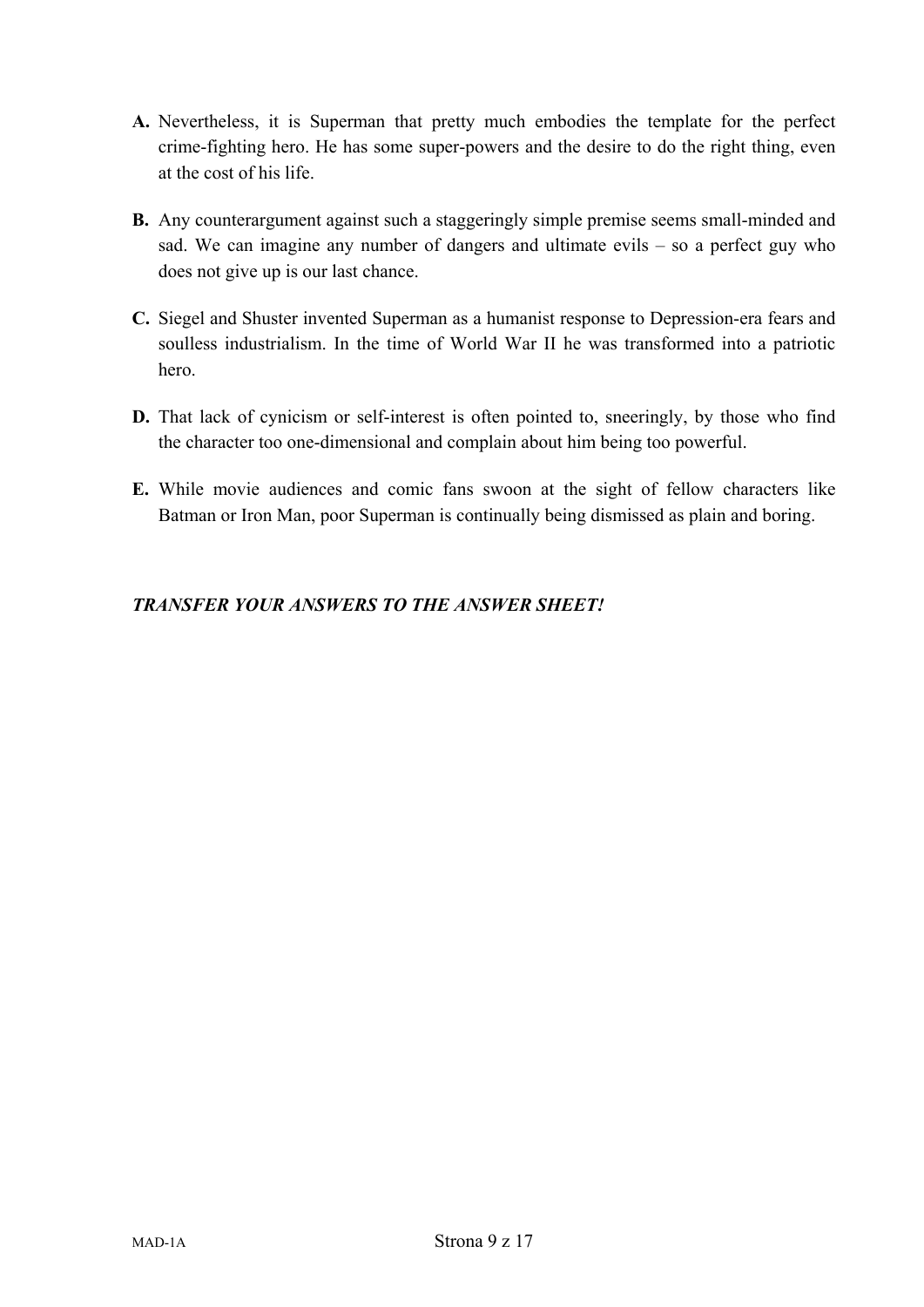## **TASK 6. (0–4)**

**Read the text. For questions 6.1.–6.4., choose the appropriate paragraph and write the corresponding letter (A–E) in the table. One paragraph does not match any of the questions.** 

| In which paragraph does the author |                                                                            |  |  |  |
|------------------------------------|----------------------------------------------------------------------------|--|--|--|
| 6.1.                               | explain why he considers the arrangement of the V&A exhibits misconceived? |  |  |  |
| 6.2.                               | point to a dual inspiration for a certain piece of furniture?              |  |  |  |
| 6.3.                               | refer to a questionable decision which was amended?                        |  |  |  |
| 6.4.                               | mention an impressive renovation carried out in the gallery?               |  |  |  |

# FURNITURE GALLERY IN VICTORIA AND ALBERT MUSEUM (V&A)

- **A.** In V&A's furniture gallery there is a delicate and prettily painted corner cupboard from the workshop of the great 18th-century cabinet-maker, Thomas Chippendale. Its provenance is well recorded. We know it was made between 1768 and 1778; its curvaceous front and slim legs owing something to the emerging taste for the Classical style, and its painted decoration a nod to a new, exotic taste for the Orient. We also know that it was supplied as part of a bedroom suite to the celebrated actor David Garrick for his villa on the Thames, a detail that allows us a peek into the most intimate life of one of theatre's brightest stars.
- **B.** Furniture is full of stories like this, a rich source of narratives that tell us about changing fashions, materials and production methods, as well as how people from different social groups lived. And the V&A has more than 14,000 such items in storage, which must have made selecting 200 pieces for its first dedicated furniture gallery extremely difficult. Those that made the final cut are arranged in a handsomely restored run of rooms, complete with shining parquet floor and a black-and-white colour scheme which, like the entire V&A these days, is so sparklingly lit and beautifully decorated it almost takes your breath away.
- **C.** Many of the objects selected to illustrate 600 years of design history are just as wonderful. Down the centre of the galleries a catwalk show of around 25 remarkable pieces tells the story of European furniture. Among the highlights are a German chest from 1520 and a table owned by Napoleon. In side niches, seven designers are honoured with dedicated displays. The most interesting of these is devoted to Michael Thonet, manufacturer of perhaps the most successful piece of furniture ever: the No. 14 bentwood café chair which went into production in Austria in 1859. By 1930, more than 50 million had been sold.
- **D.** The bad news is what the curators have done with the remaining 150 or so gems of the collection. These are grouped around the gallery's sides and classified not according to date or style but by the techniques used. The problem with this approach is that it reduces these works, many loaded with the same kind of history as Garrick's Chippendale cupboard, to the sum of their parts. We are unable to see how styles changed and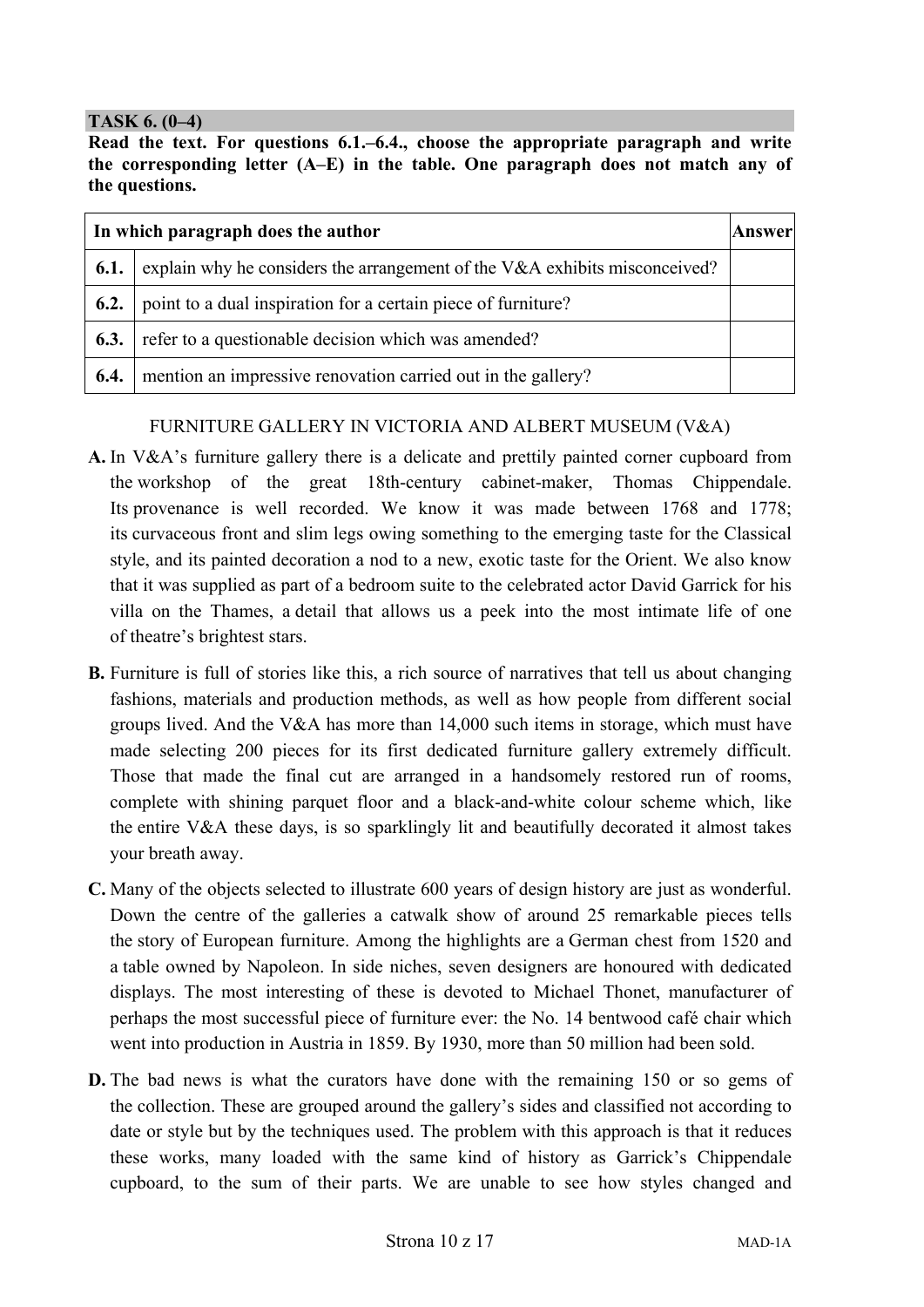progressed, or how movements such as European Modernism blossomed. It doesn't help either that the curators have done away with labels, experimenting with interactive touch-screens for which you have to queue if somebody else is using them – why not have both?

**E.** All of this reminds me of the time when the Tate decided to hang its collections by genre, which resulted in the much-derided scenario of a Monet landscape next to a Richard Long installation. The Tate quickly backtracked. No doubt the V&A will eventually do the same, but in the meantime don't be put off; the contents of this new gallery are five star, and it's the contents that matter the most.

*abridged from www.independent.co.uk/arts-entertainment* 

# *TRANSFER YOUR ANSWERS TO THE ANSWER SHEET!*

## **TASK 7. (0–5)**

**Read the text. For questions 7.1.–7.5., choose the word or phrase which fits best in each gap. Circle the appropriate letter (A, B, C or D).** 

# A SUCCESSOR TO DAVID ATTENBOROUGH?

As David Attenborough, the nation's voice of science and natural history, nears retirement, a host of presenters prepare to take up the job. This week Attenborough gave the clearest **7.1.** of who he sees as his natural successor – Brian Cox, the physics professor turned presenter. Cox declared himself "lost for words". He insists that Attenborough could still **7.2.** his great programmes. But the compliment has focused attention again on the challenge facing programme makers: how they fill perhaps the biggest shoes in British broadcasting history once Attenborough decides to **7.3.** \_\_\_\_\_.

For Kim Shilling, the BBC's commissioning editor for science and natural history, discussions of "the new Attenborough" are **7.4.** the point. "None of us go on forever, but as the person who looks after science and natural history, David isn't the sort of person that you 'replace'." **7.5.** \_\_\_\_\_, that is because of Attenborough's history in a genre he almost single-handedly invented, "You can't replace someone who has had 60 years of conversation with the nation."

|                           |                            | adapted from www.guardian.co.uk |
|---------------------------|----------------------------|---------------------------------|
| 7.1.                      | 7.2.                       | 7.3.                            |
| A. evidence               | A. have made               | A. move out                     |
| <b>B.</b> acknowledgement | <b>B.</b> have been making | <b>B.</b> keep off              |
| C. solution               | C. be made                 | C. step aside                   |
| D. indication             | <b>D.</b> be making        | <b>D.</b> back up               |
| 7.4.                      | 7.5.                       |                                 |
| A. missing                | A. Consequently            |                                 |
| <b>B.</b> failing         | <b>B.</b> However          |                                 |

#### **B.** failing **C.** omitting **C.** Partly

**D.** passing **D.** Meanwhile

# *TRANSFER YOUR ANSWERS TO THE ANSWER SHEET!*

#### MAD-1A Strona 11 z 17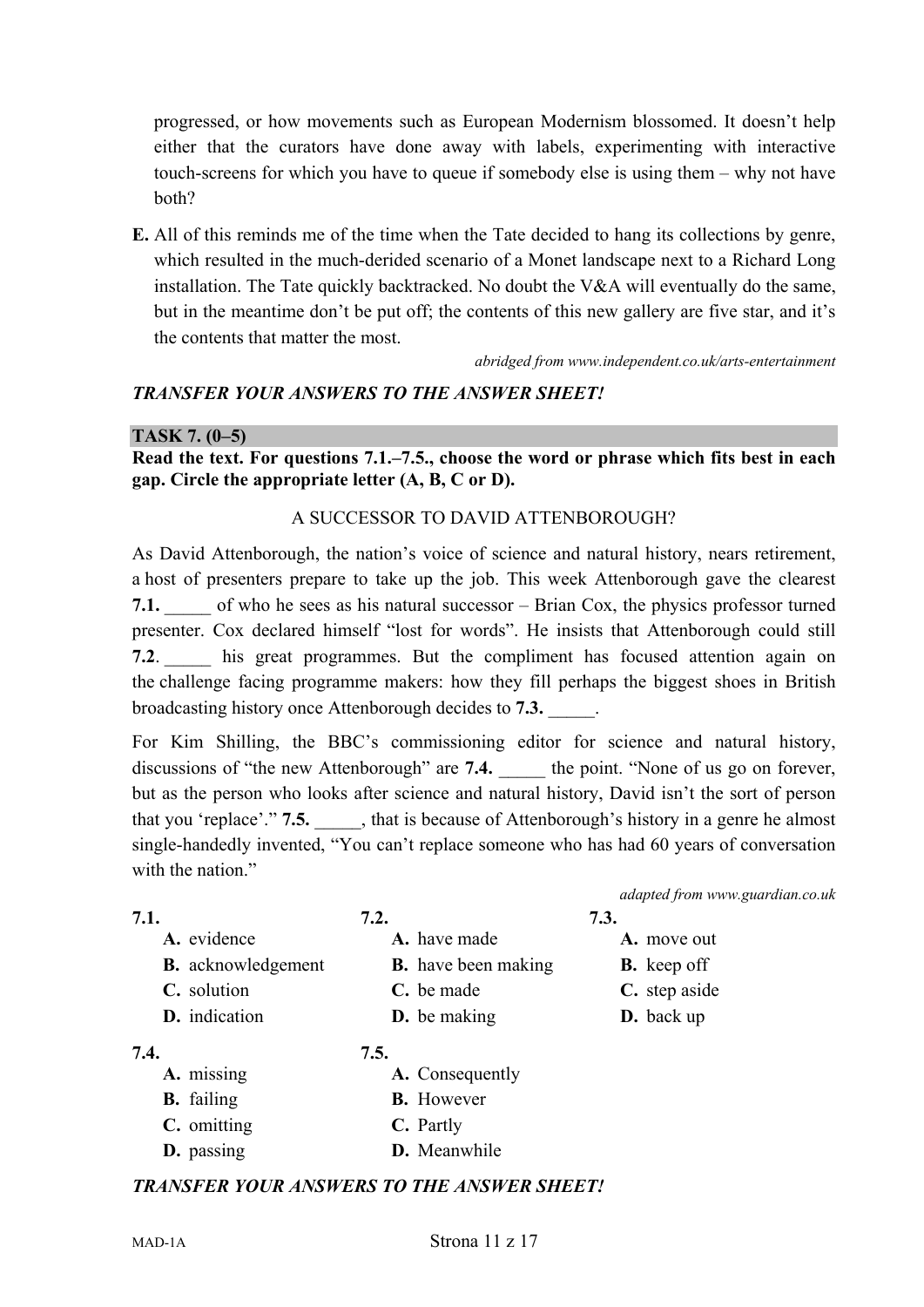# **TASK 8. (0–5)**

**For questions 8.1.–8.5., think of one word only which can be used to complete all three sentences. Write the missing word in the space provided.** 

**8.1.**  $\blacksquare$ 

- I hope to ... a role in the school play that is going to be staged next month.
- Many people doubted that NASA would manage to ... the Curiosity rover on Mars.
- If you throw the stone as hard as you can, it will … in that pond with a loud splash.

#### **8.2.**  $\blacksquare$

- The Data Protection Act came into … on 1 March 2000 in the United Kingdom.
- Ambition was the driving … behind his plans for taking the company over.
- Eventually, the police had to resort to brute … to dissuade the protesters.

# **8.3.**  $\blacksquare$

- I'm awfully sorry! I … to give you a ring yesterday, but I just clean forgot.
- Getting into shape would have … working out and changing my eating habits, so I gave up before I even started.
- He was … to finish the report two weeks ago, but he hasn't even started.

# **8.4.** \_\_\_\_\_\_\_\_\_\_\_\_\_\_\_\_\_\_

- It's … foolishness to go on holiday without buying an insurance policy.
- So as not to be recognized, the officers had to work in … clothes when they were following the dangerous suspect.
- It's … to see that their strategy to save the company has failed.

#### **8.5.** \_\_\_\_\_\_\_\_\_\_\_\_\_\_\_\_\_\_

- It is our code of conduct to deal … with all our business partners, to be loyal and respectful to them.
- Julie is ... sure that she has passed her driving test, but she's anxiously waiting to receive the result.
- I can thoroughly recommend this course the fees are ... priced and the standard of teaching is really high.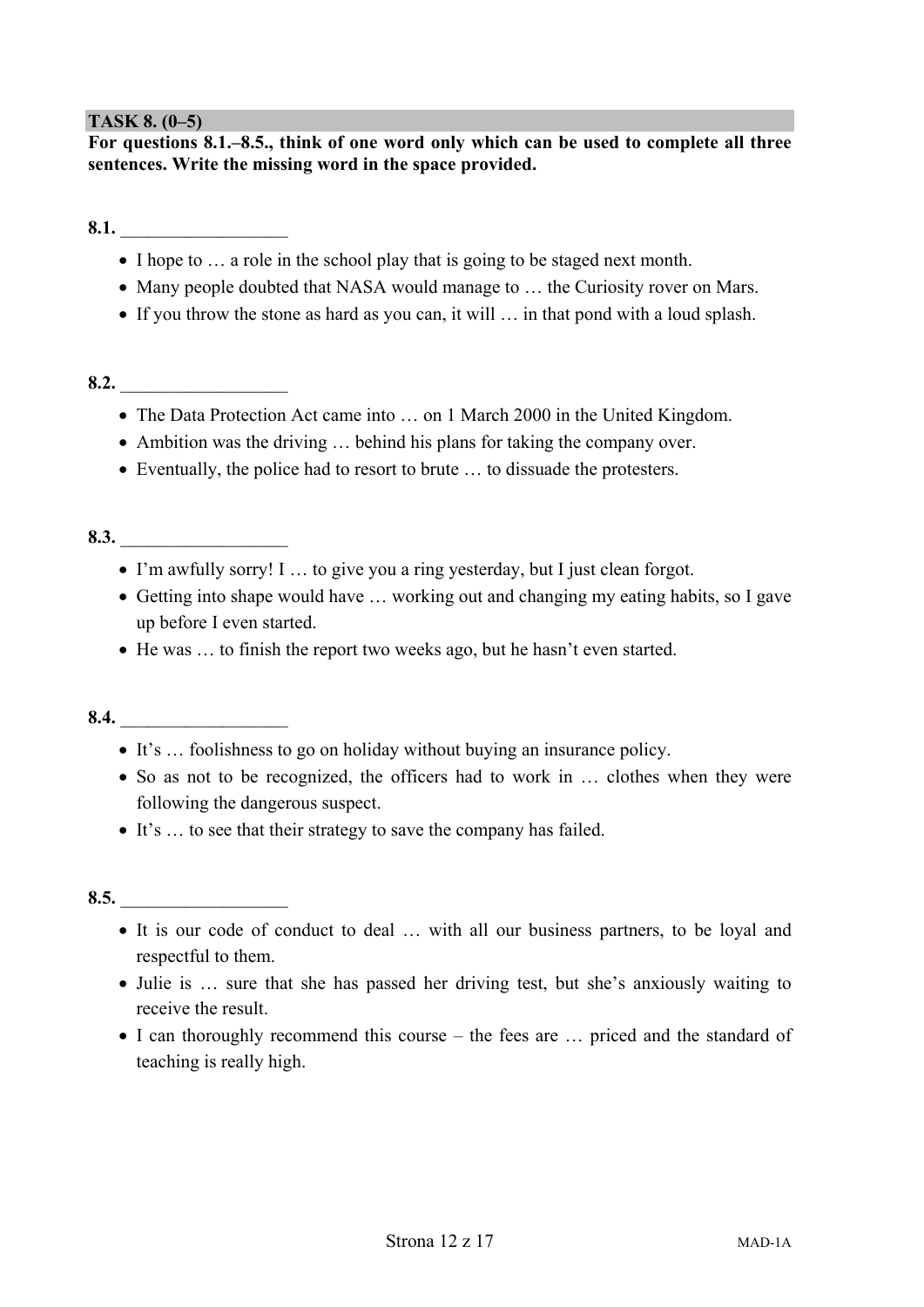#### **TASK 9. (0–5)**

**For questions 9.1.–9.5., complete the second sentence so that it is as similar in meaning as possible to the first sentence and it is correct in both grammar and spelling. Use the word given. Do not change the word given. Use up to six words including the word given.** 

| <b>9.1.</b> Sandra regularly takes a brisk walk before she goes to work.<br><b>HABIT</b><br>Sandra is<br>she goes to work.                                | a brisk walk before          |
|-----------------------------------------------------------------------------------------------------------------------------------------------------------|------------------------------|
| <b>9.2.</b> He didn't complain about the painful injections which he had to take every day.<br><b>ONCE</b><br>Not even<br>which he had to take every day. | about the painful injections |
| <b>9.3.</b> It's a pity he didn't go through their offer more thoroughly.<br><b>ONLY</b>                                                                  | their offer more thoroughly! |

**9.4.** It sounds unlikely, but the government has promised tax cuts.

| <b>MAY</b>         |                      |
|--------------------|----------------------|
| Unlikely           | , the government has |
| promised tax cuts. |                      |

**9.5.** If you ask me, repairing an old mobile phone is pointless. **POINT** 

| 1 can | an old mobile phone. |  |
|-------|----------------------|--|
|       |                      |  |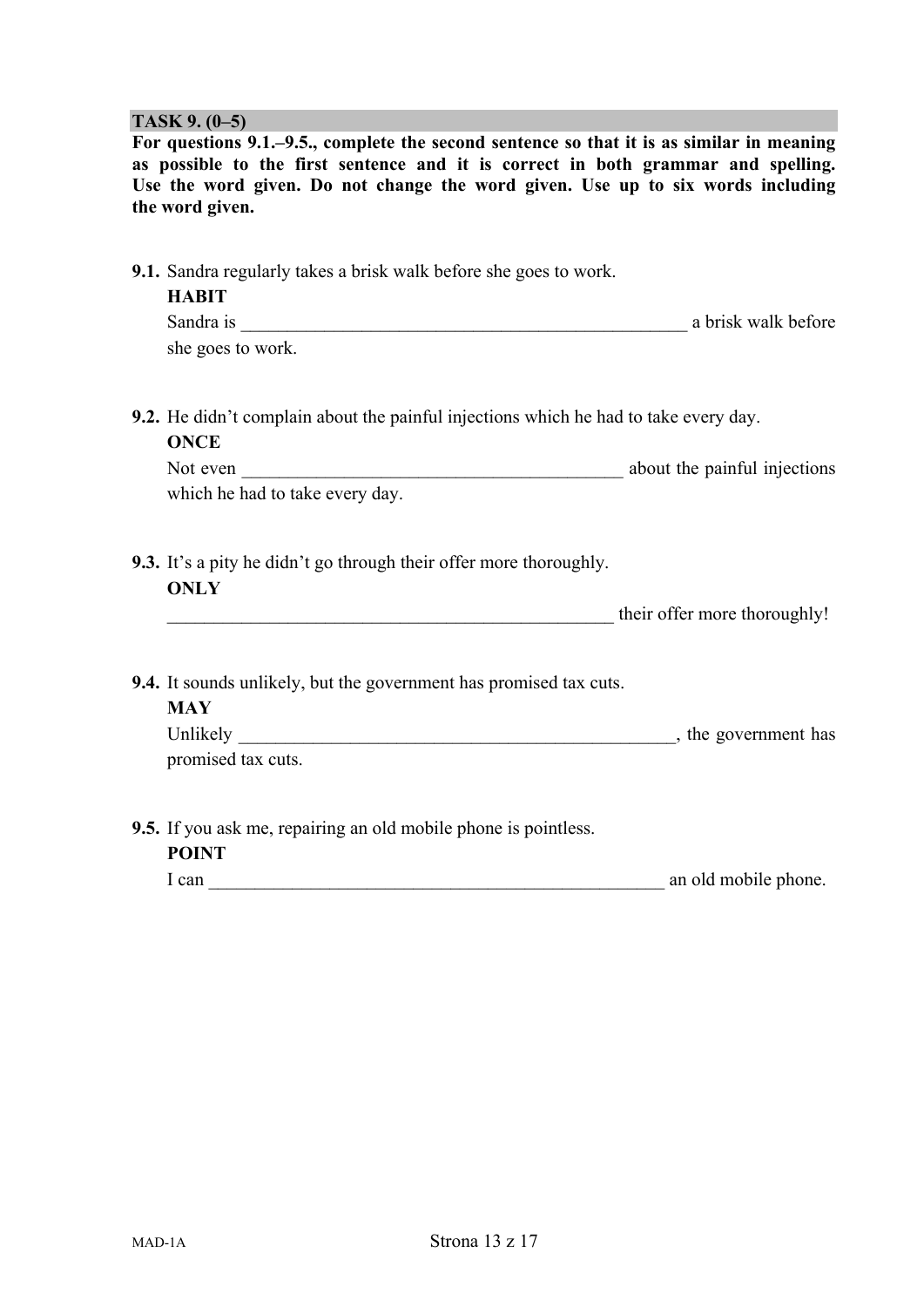## **TASK 10. (0–15)**

#### **Choose one of the topics below and write a composition following the conventions of the genre indicated in the topic. Use between 300 and 350 words.**

- **1.** W 2024 roku pierwsza grupa ochotników ma lecieć na Marsa w celu osiedlenia się tam. Czy próba kolonizacji innych planet ma sens? Napisz **rozprawkę**, w której przedstawisz swoją opinię na ten temat. W swojej pracy odnieś się do:
	- $\bullet$  kosztów
	- bezpieczeństwa uczestników
	- wpływu na przyszłość naszej planety.
- **2.** Aby zwrócić uwagę na problem bezpieczeństwa na drodze, coraz częściej wykorzystuje się reklamy i kampanie społeczne. Napisz **list do gazety**. Opisz w nim ciekawą reklamę dotyczącą bezpieczeństwa na drodze, wyraź swoją opinię na temat skuteczności tego typu reklam w przeciwdziałaniu wypadkom i zaproponuj inne rozwiązania, które mogą przyczynić się do poprawy sytuacji na drogach.

# **FINAL COPY**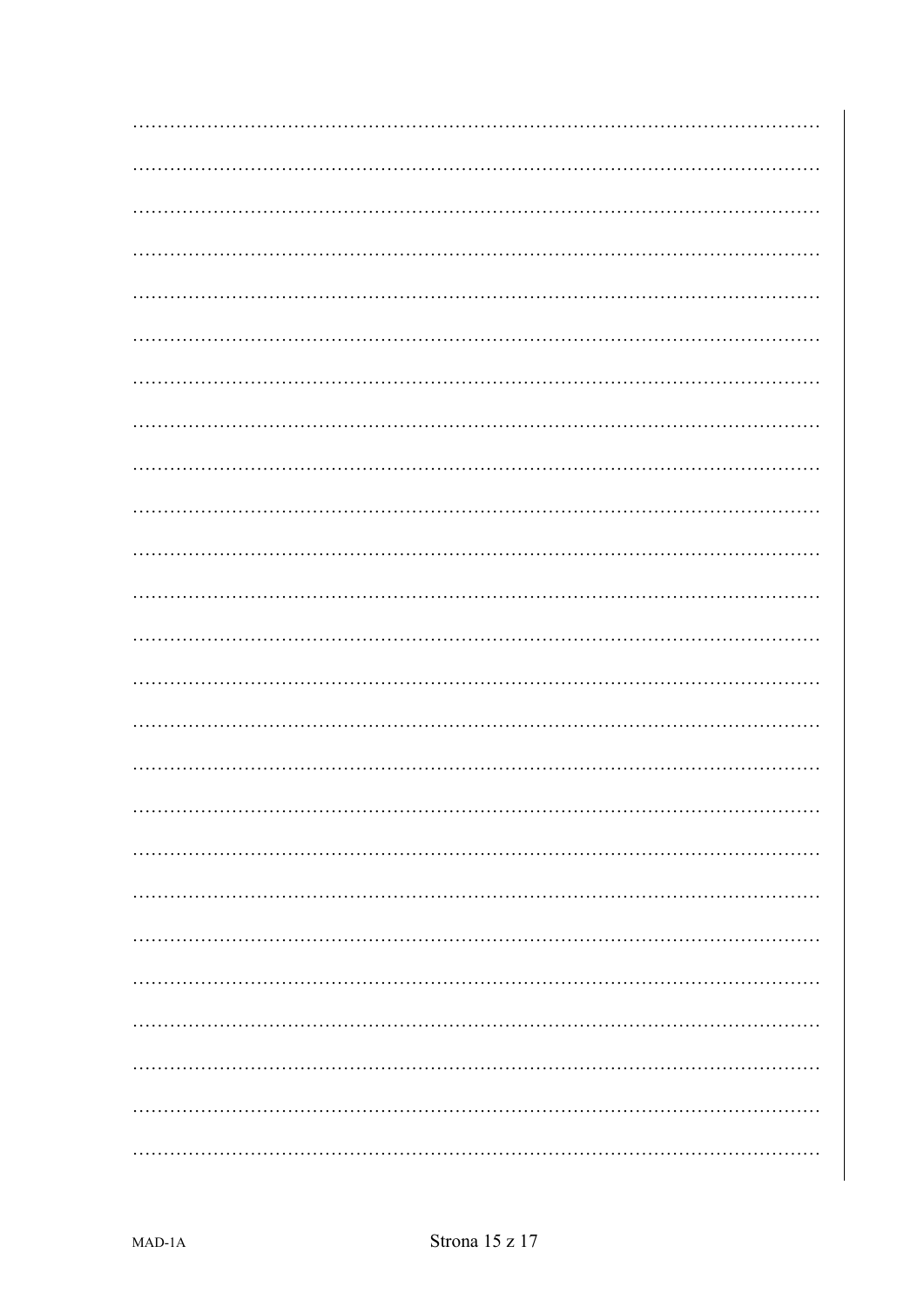| Zgodność z poleceniem                               |                         |  |  |  |  |  |  | Spójność<br><i>i</i> logika | <b>Zakres</b><br>środków<br>językowych | Poprawność<br>środków<br>językowych | <b>RAZEM</b>        |  |
|-----------------------------------------------------|-------------------------|--|--|--|--|--|--|-----------------------------|----------------------------------------|-------------------------------------|---------------------|--|
|                                                     | $0 - 1 - 2 - 3 - 4 - 5$ |  |  |  |  |  |  |                             | $0 - 1 - 2$                            | $0 - 1 - 2 - 3 - 4$                 | $0 - 1 - 2 - 3 - 4$ |  |
| Elementy treści $(0-1-2)$<br>Elementy formy $(0-1)$ |                         |  |  |  |  |  |  |                             |                                        |                                     |                     |  |
|                                                     |                         |  |  |  |  |  |  |                             |                                        |                                     |                     |  |
|                                                     |                         |  |  |  |  |  |  |                             |                                        |                                     |                     |  |